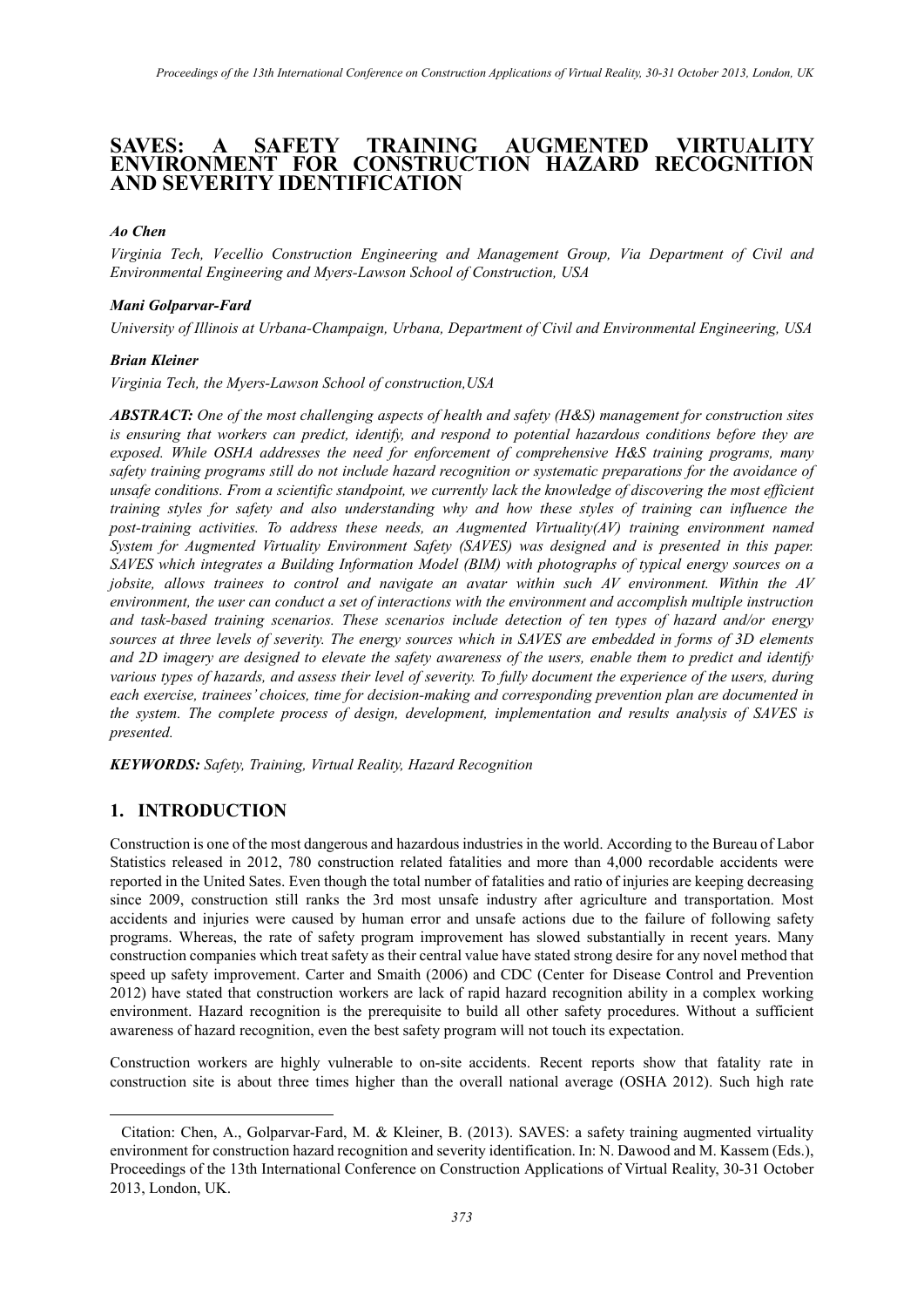somehow happens due to the inadequate skills of hazard recognition and low respond efficiency to potential hazards in a complex environment. As shown in figure 1, a framework of the typical safety program which focusing on hazard recognition is presented. As one can see, an injury will actually occur when 1) a hazard is presented and 2) worker just happens to be exposed under the range of hazard, and 3) S/he is in the absence of adequate hierarch controls. As indicated in Figure 1, those hazards that not included in the perception and risk assessment process will not be preemptively recognized. This often causes the accidents even though the safety program was well planned. Typically, hazards in construction usually are associated with jobs and most workers will use their experience to identify and make the decision. Unfortunately, new workers usually are lack of adequate hazard predicting expertise and skilled workers adapt unsafe procedures to meet the productivity demands. For the purpose of enhancing their awareness of hazard recognition, company often offers formal hazard recognition training programs. Current training methods are usually based on conformist teaching instructions that already proofed making limited engagement with workers, especially for those younger workers.

In response to this urgent need, this paper explored a new hazard recognition training strategy in a multi-phase study. An augmented virtuality (AV) environment was developed and tested with essential psychology, information cognition and behavioral theories. To study how this training method improve the hazard recognition ability, this paper employed qualitative survey, quantitative hit-matrix and multiple baseline testing methods. The following sections will illustrate the development of such AV environment, filed experiment, data analysis, discussions and conclusions in detail.



Fig.1 Framework of Hazard Recognition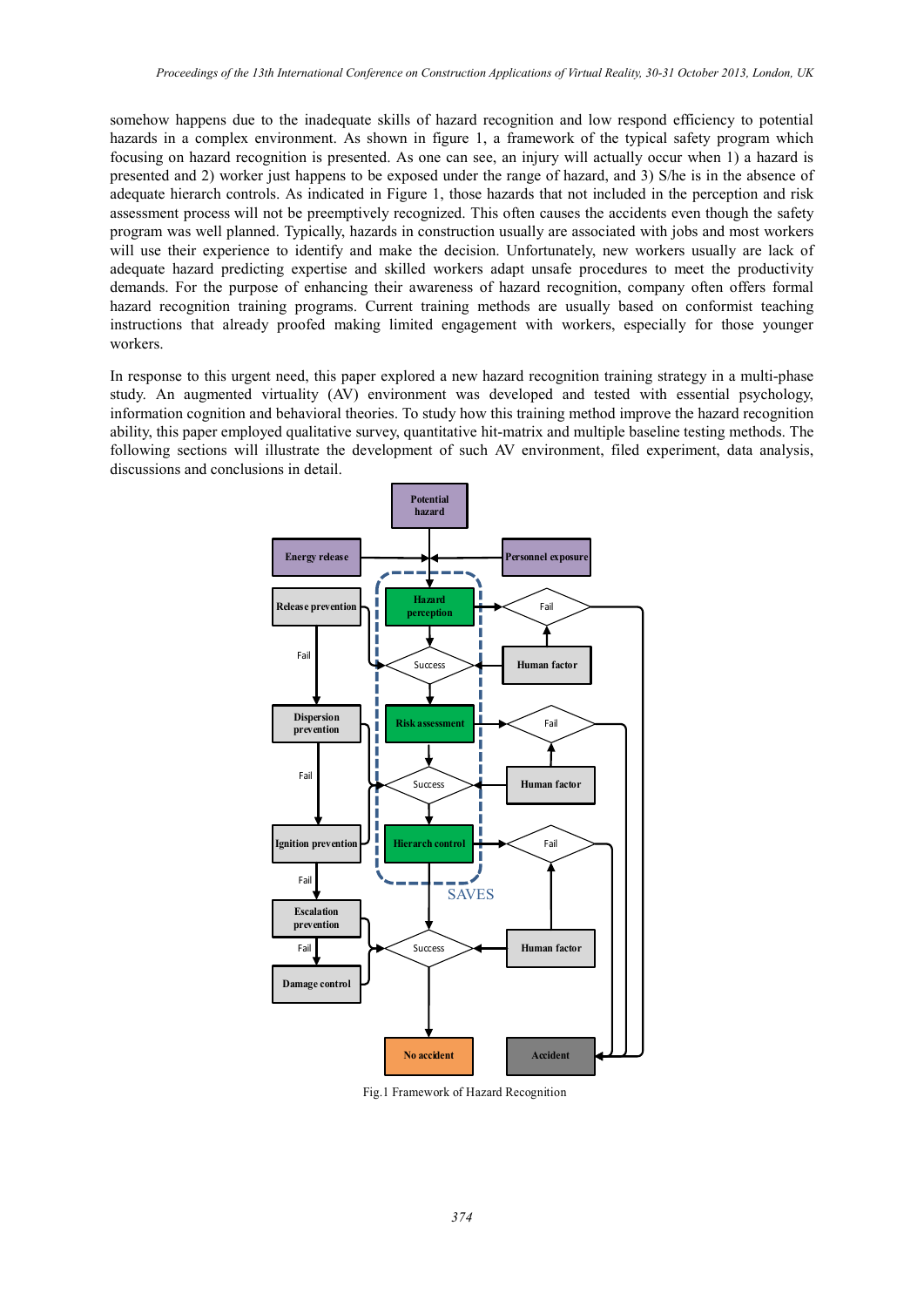### **2. BACKGROUND**

Many methods have been studied and a lot of tools are developed to improve the awareness of hazard recognition in construction. Such methods and tools can be categorized either predictive methods or reactive methods. The first method contains scenario-structure that workers mentally construct and visualize the activities then completing detailed work missions. Based on the different activities, workers attempt to identify all hazards. Such method includes job hazard analysis, task analysis, and safety planning. Despite the huge contributions they offered, such methods have some inherent limitations like isolation, biased assumption and higher safety knowledge requirement. These methods focus on the isolated activities fail to recognize additional hazards that may arise because of the job change, complexity in construction and working environment variations (Rozenfeld et al. 2010). Besides, those methods make a pre-judgment that assume all the workers can correctly predict the work procedures and associated hazards with those procedures as well (Fleming 2009).

The reactive method usually relies on experience to determine potential hazards for a given work-setting. Often, company summarizes the reports from past projects and disseminates the material through training which involves conventional instruction. Like the first method, the reactive methods have various drawbacks. First, such methods usually do not include near miss and latest incidents (Dong et al. 2011) and reports are not thorough enough for future improvement. Second, such accident records reflect only a small subset of potential scenarios (Rozenfeld et al. 2010). Third, in a fully complex environment like construction site, specifying accidents across different setting is impossible. Finally, transferring this enormous amount of information to workers using inefficient instructional methods is unrealistic (Fleming 2009).

Thus, in order to ensure effective learning, hazard recognition training programs must be tailored to the learning styles of the workers. Unfortunately, traditional lecture-based training such like videos and lectures only keep 5% retention rate. And the trainee stays in a passive role to receive such safety information which leads to ineffective training outcomes. Workers learn better when the principles of andragogy are applied and they are involved in building context, setting objectives, cooperatively and interactively delivering instructional material, and form plans (Knowles et al. 2012). Methods that encourage active participation and visual learning are particularly effective and brings at least 75% retention rate. Given these factors, many public agencies and companies address the urgent needs and seek more positive methods to approach the effective safety training. NIOSH had mentioned this necessity that construction workers needed new training materials. Videos or lectures could not be the only resources (NIOSH, 2002). Other industries like Mine H&S Administration (MSHA), already adapted VR as training tool for safety. The information and skills obtained from VR training could be transferred to the real world in a more expressive and realistic way than acquired by applying more conservative, didactic training methods. Moreover, the biggest convenience was that VR permitted the trainees to experience situations that were hard or impossible to be shown in the real world. Another advantage of using VR was that it could systematically offer a wide range of possible training scenarios without suffering the high cost and risk of fielding personnel, equipment, and vehicles (Zeltzer et al., 1996).

Some VR applications were developed to help workers experience the standardized safe work procedures and specific single mission scenario was provided in such applications. (Grant and Daigle 1995, Lucas et al. 2008, Zhao et al. 2012). Besides their advantages in novelty and positive interaction, such applications didn't provide adequate freedom to users to experience diverse situations and they were lack of sufficient validations. Ku and Mahableshwarjer (2011) proposed a framework of BIM engaging with Second-Life to teach students integrated construction process. Such application maintained a well-designed stage with detailed conditions, but meanwhile, such applications attempted to bring too much information and scarified realism in display. Also, validation of correlation between designed training contents and raw data was not explained. Comparing with the natural drawbacks of Augmented Reality (AR) (e.g. impossible to put trainee to a real fully hazardous area, lack of interactive feedback) and VR (e.g. lose many realistic practice and display), Augmented Virtuality (AV) which have the advantages from both sides is proposed to answer the research questions. This research plans to examine the areas of safety in construction, hazard recognition and human centric AV development. The pedagogical goal of developing such AV environment focuses on providing some of the learning outcomes versus purely scenario driven learning outcomes such as lectures and safety videos.

### **3. RESEARCH METHOD**

The objective of this research was to develop and examine new transformative hazard recognition strategies for safety improvement. This research aimed to develop a system that united industry best practices, BIM model and relevant theories from information cognition. This research conducted in the way of developing an AV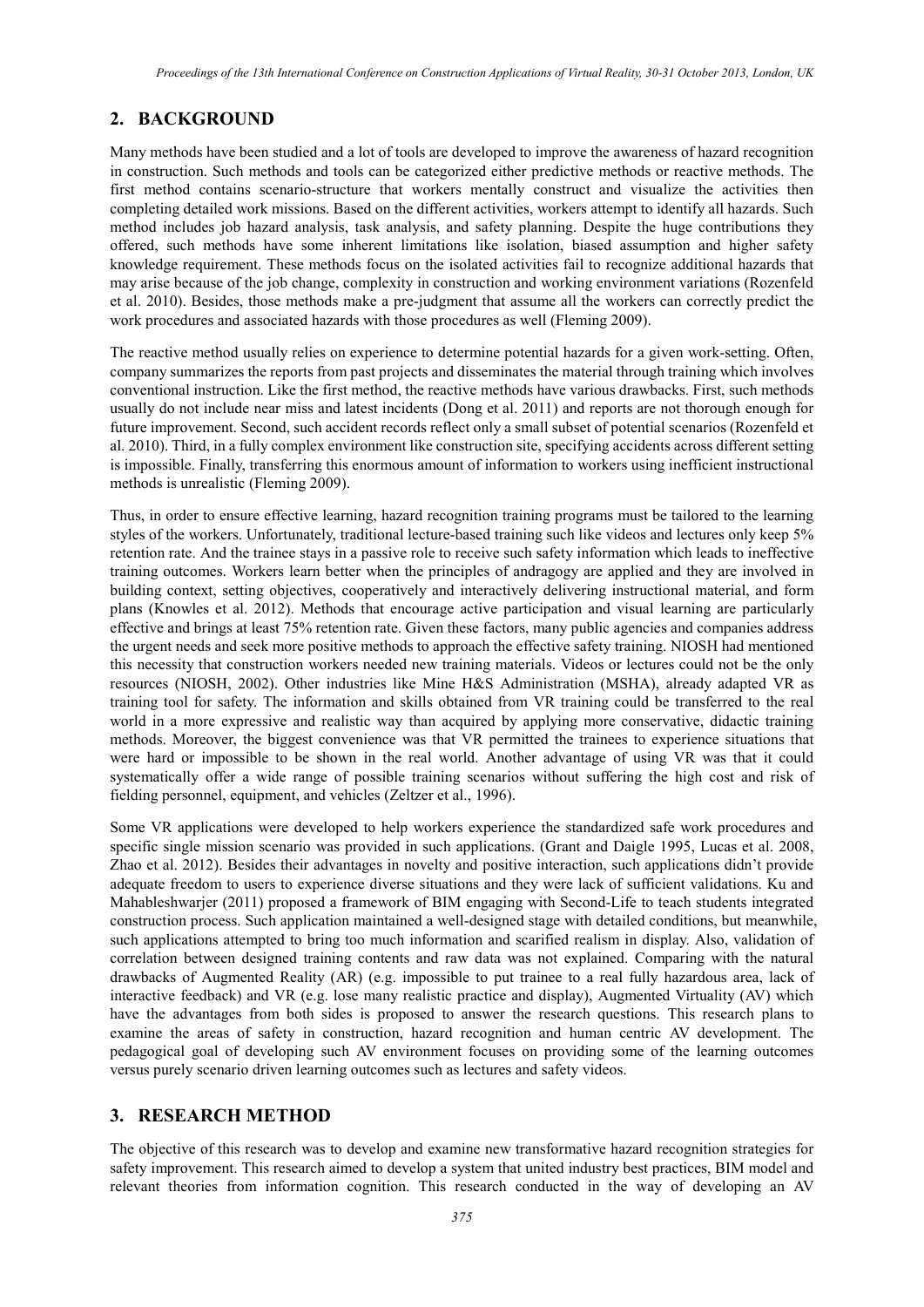environment system that addressed current weaknesses in safety training, planning, and execution. The proposed AV environment named SAVES(Safety for Augmented Virtuality Environment System), as shown in Figure 2. The research method and implementation plan of this study included four phases. In the first phase a comprehensive list of hazard data were collected from different resources and they were categorized and identified through knowledge-based method and safety expert meetings. In the second phase clients brought their training needs to the team and a proper BIM model was refined and imported to the SAVES. Such BIM model was the exact construction site where the trainees were working in. Once the BIM model was properly inserted to the environment, the third phase, development of training scenarios was conducted. Combining with the comprehensive benchmarking from safety regulations, best practice in industry, safety experts in the team and identified hazard data from first phase, a set of well-designed training scenarios were developed and integrated to the BIM model. The final phase the SAVES was field tested to determine its impacts on hazard recognition skill. The overall aim of this research was to experimentally test the hypothesis that a given AV training system such as SAVES could lead to a measurable increase in the proportion of hazards identified and communicated before work begins.



Fig. 2: Research structure of SAVES

## **4. DEVELOPMENT OF SAVES**

## **4.1 Inventory of Hazard in SAVES**

Safety hazards widely and randomly distributed around the whole construction site. It is hard to simply recognize the causality from each injure or fatality due to the unique and multi-factors overlapping. The meaning of the word hazard can be confusing. Often dictionaries do not give specific definitions or combine it with the term "risk". The definitions of hazard in academia are various. E.g., Rivara (2000) defined hazard as the in favor of loss. Zohar (1980) defined hazard as a combination of the possibility of unfavorable results and the related loss of a chosen decision plan due to various uncertainties in the decision making process. In this research, hazard was defined as a condition or action that had the potential for an unplanned release of, or unwanted contact with, an energy source that might result in harm or injury to people, property, or the environment (Kleiner 2012, Chevron 2012).The research team went through the documents, case studies, reports and had delivered top 10 energy source types that most easily lead to accidents and fatalities in construction. Table 1sumrizes those 10 energy types in detail.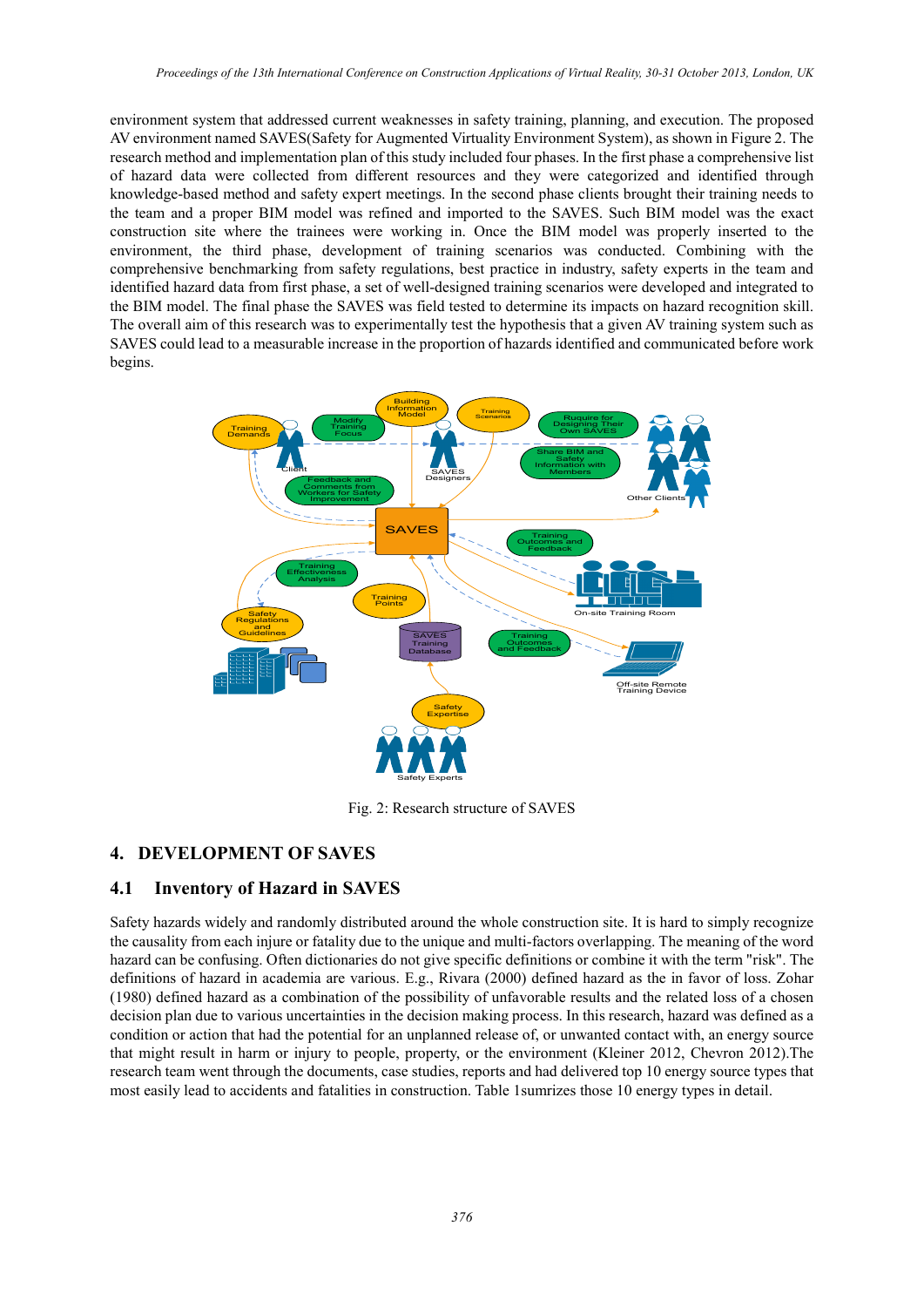| Energy Type       | Definition                                                                            | Energy Type | Definition                                                                             |
|-------------------|---------------------------------------------------------------------------------------|-------------|----------------------------------------------------------------------------------------|
| <b>Biological</b> | Living organisms that can present a<br>hazard                                         | Motion      | The change in position of objects or<br>substances                                     |
| Chemical          | The energy present in chemicals that<br>inherently, or through reaction               | Pressure    | Energy applied by a compressed or<br>vacuum liquid or gas                              |
| Electrical        | The presence and flow of an electric<br>charge                                        | Radiation   | The energy emitted from radioactive<br>materials                                       |
| Gravity           | The force caused by the attraction of<br>all other masses to the mass of the<br>earth | Sound       | A vibrating-cause force the energy is<br>transferred through the substance in<br>waves |
| Mechanical        | The energy of the components of a<br>mechanical system                                | Temperature | The measurement of differences in the<br>thermal energy                                |

#### Table 1: Definitions of energy source types

## **4.2 Development of Training Scenarios**

After defining the hazard types and categorizing all raw data, the next phase was to build and refine the hazard recognition scenarios. Based on the discussions of the research team, each identified hazard type was recategorized to a scale index system from 1 to 3 which indicating different severity. The smaller the number the construction behavior assigned the better safety level it had. Level 1(green) presented no observable issues been presented in the training scenario. Level 2(yellow) showed that potential hazard or/and poor practice stated in the training scenario. The last level, level 3(red), required an instant work stop to avoid foreseeable serious accidents. This color coded system could provide easy, directive signals in human information cognition process. All the information of such training elements were integrated together and those completed data were saved to the hazard information database for the use in data analysis. Figure 3 indicated a sample of training interface inside SAVES. Besides this principle criteria, the research team also realized the need to incorporate theories from human information processing and data cognition to facilitate retention of new information, motivate workers to actively participate in the hazard recognition process and improve worker hazard recognition skills. Table 2 presented the various techniques that were integrated to design the training scenarios in SAVES.

Table 2: Techniques that were incorporated in developed SAVES training scenarios

| <b>Theories</b>               | <b>Application inside SAVES</b>                                                                                              |
|-------------------------------|------------------------------------------------------------------------------------------------------------------------------|
| Retrieval Mnemonics           | Users will be taken to a separate interface to view the hazard scenarios when they active the                                |
| (Scruggs T.E. et al. $2010$ ) | triggers through the navigation.                                                                                             |
| Goal-Setting                  | A score bar always presents the current accumulated score in the main interface. Such                                        |
| (Locke et al. 1981)           | approach is to motivate individuals to direct action towards goal attainment                                                 |
| Feedback                      | A feedback section is placed in each training scenario to allow users input their feedback                                   |
| (Renn and Fedor 2001)         | and plan of hierarch controls.                                                                                               |
| Self-regulation               | A total of 68 scenarios are inserted to SAVES and a hint system is available for users. It ups                               |
| (Latham 2007)                 | to users to choose whether they can rely on the helper or use their own experience                                           |
| Game-theory                   | SAVES is a game engine-based system which making learning process more fun and more                                          |
| (Zyda 2005)                   | engaged.                                                                                                                     |
| Situational awareness         | A augmented real hazardous picture is integrated in each scenario which fully enhancing                                      |
| (Endsley et al. 2011)         | user's capacity to perceive, comprehend and respond to hazardous stimuli                                                     |
| Visual Cues                   | A master key answer of each training scenario is given in the end of the completion. It                                      |
| (Hsiao and Simeonov 2001)     | prompts individuals to respond to such signal sensors in the feedback section.                                               |
| Real-time signal detection    | Facilitates responding to specific stimuli when detected, thus reducing the need to forecast<br>or predict future conditions |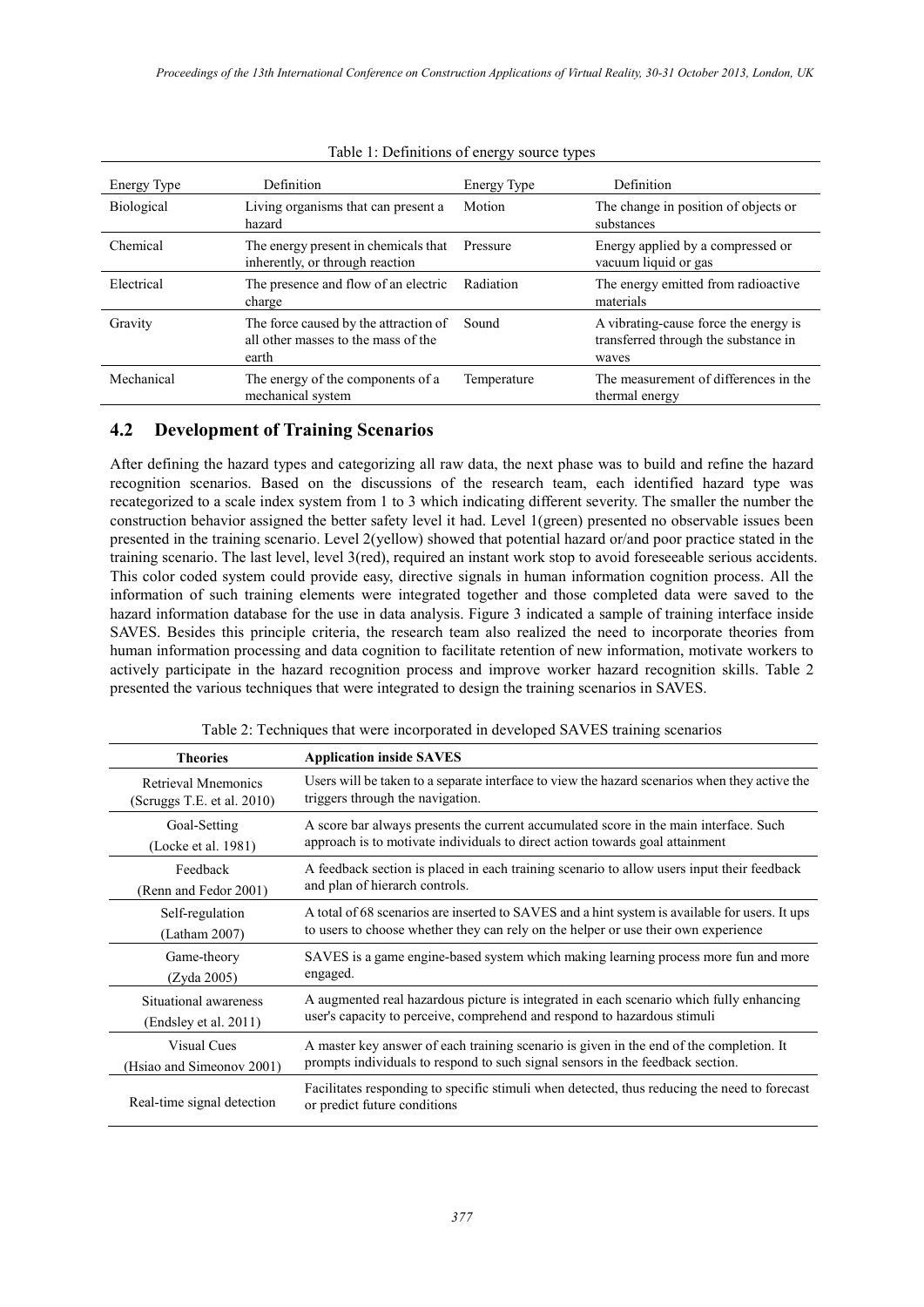| Please identify all energy source and severity<br>level from presented training material.                            |             |             |                    |               |  |
|----------------------------------------------------------------------------------------------------------------------|-------------|-------------|--------------------|---------------|--|
| Energy\Severity                                                                                                      | $1$ (Green) | 2(Yellow)   | 3(Red)             |               |  |
| A Biological                                                                                                         | $= A-1$     | $= A-2$     | $A-3$              |               |  |
| <b>B</b> Chemical                                                                                                    | $B - 1$     | $B-2$       | $B - B - 3$        |               |  |
| <b>C</b> Electrical                                                                                                  | $C-1$       | $C-2$       | $C-3$              |               |  |
| D Gravity                                                                                                            | $D-1$       | $D-2$       | $\blacksquare$ D-3 |               |  |
| <b>E</b> Mechanical                                                                                                  | $E - 1$     | $E - 2$     | $E-3$              |               |  |
| <b>F</b> Motion                                                                                                      | $F-1$       | $E = F - 2$ | $F-3$              |               |  |
| <b>G</b> Pressure                                                                                                    | $G-1$       | $G - 2$     | $= G-3$            |               |  |
| <b>H</b> Radiation                                                                                                   | $H - 1$     | $H - 2$     | $H - 3$            |               |  |
| I Sound                                                                                                              | $= 1 - 1$   | $= 1-2$     | $-1-3$             |               |  |
| J Temperature                                                                                                        | $-1-1$      | $-J-2$      | $\blacksquare$ J-3 |               |  |
| What appropriate actions would you take if<br>there any potential hazard present?<br>overall this is a good practice |             |             | <b>SUBMIT</b>      | <b>SAVE</b>   |  |
|                                                                                                                      |             |             |                    | <b>FINISH</b> |  |

Fig. 3: Snapshot of developed training scenario

## **4.3 Development of SAVES Environment**

The main research objective was to develop and test whether the SAVES improve workers' awareness of hazard classification, severity identification and ability of taking proper reaction plan. In order to approach such goals, the first key part was designing proper avatar which containing essential features and complete gestures tree. One hypothesis of this research was that a fully realistic and open-to-search BIM construction site provides greater benefits than a purposely constrained virtual training scenario. Besides, for the purpose of highly presenting the life replica in the AV environment, it was important to design a proper avatar for trainee to interact with all virtual contents. Thus, research team had reviewed the documents from OSHA regulations and extracted the safety information about entering to construction site as well as required Personal Protective Equipment (PPE) for working in the job site. As shown in Figure 4, the finalized avatar was a well-designed highpoly character with all PPE patterns including hard hat, construction boots, safety goggles, safety vest, ear muff and long sleeve working uniform, etc. This highploy avatar had more than 98,206 polygons and additional about 80,000 polygons for PPE. Such high-quality polygons maximized the realism in 3D and optimized performance in SAVES.

The second key part included a well-constructed BIM model as a training stage. Comparing with traditional VR scene, Building Information Model provides more realistic display and vivid experience. In order to correctly make BIM project to SAVES, the traditional 2D construction plan needed to be converted to 3D in Revit firstly. The building plans were converted to appropriate sizes and formats then they were imported to Maya to be assigned the texture rendering ID. The model pieces were built up in a sequence of sections which reflecting the construction stages. By structuring the environment in this approach it permitted the construction site to be linked with more detailed texture and material information as well as other diverse exterior recourse. This was exploited through the use of "UV mapping" and GFX method. All elements which correctly having texture ID were rendered and represented with UE3 in SAVES. Also, by linking the separate parts together via dynamic loading flow, it is easy to upgrade SAVES accompanying with the real construction schedule and progress in the future.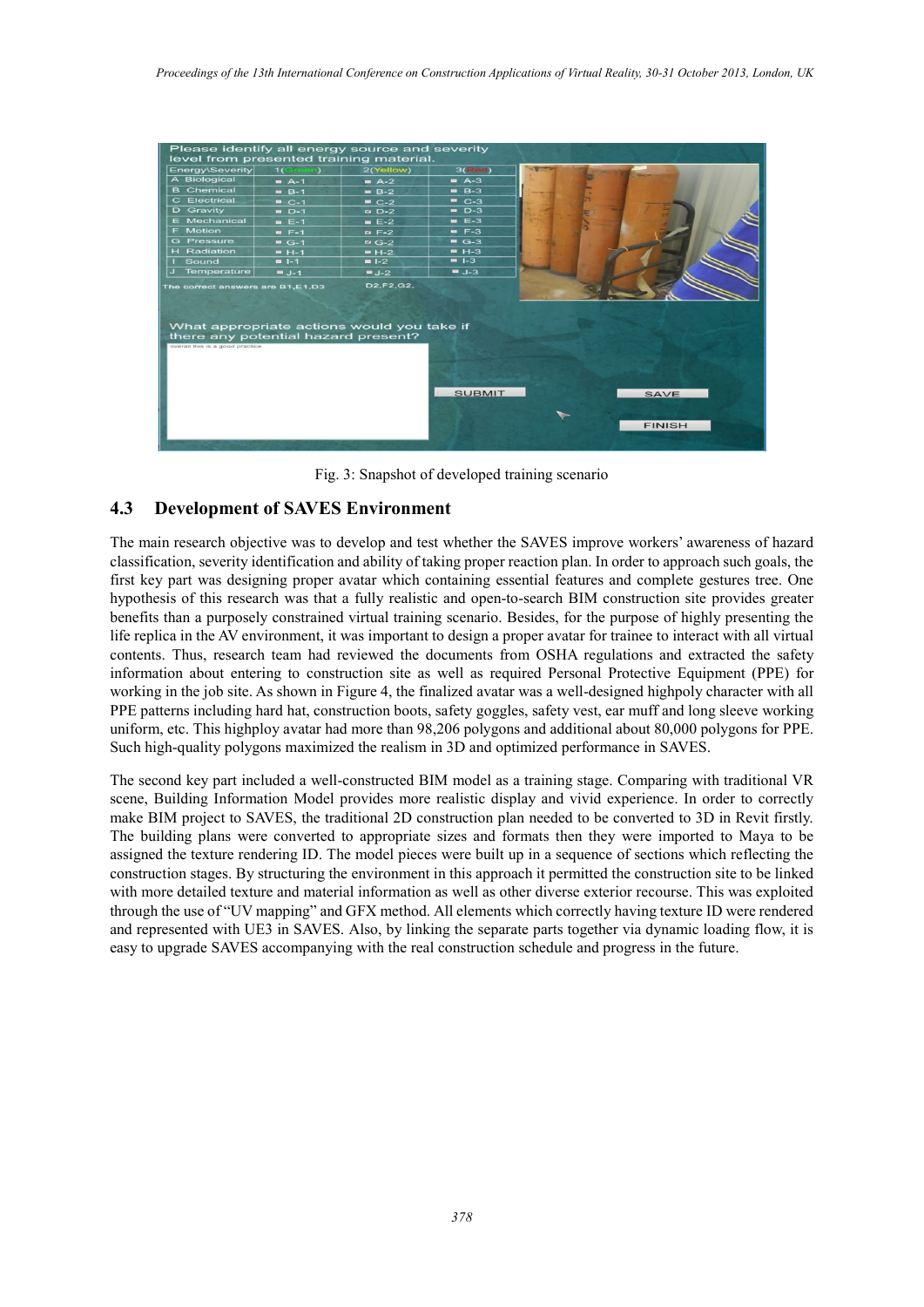

Fig. 4: View of Avatar and SAVES

# **5. EXPERIMENT SETUP AND FIELD TESTING**

To emerge the designed safety training elements to the environment, a total number of 600 hazard datum were successfully decided and categorized. Around 300 hazard datum of sub-energy types have been recorded as well. These datum were used to develop the training scenarios which aided to be set up in SAVES for different needs. SAVES let trainees interact in situ in a manner similar or even exact to the situations as they would be on-site. Training scenarios were envisioned as small set exercises under the OSHA regulations and best industry practices. Comparing with such instruction-based module, task-based training module required trainees to use their safety knowledge to search through the whole stage for training spots and then recognized the hazards types, severity levels and corresponding action standards inside each training scenarios. In addition, trainees were tested to make a proper plan of hierarch control in each scenario. SAVES was divided into 3 training stages which were indoor-work environment, outdoor-work environment and construction equipment zone. Figure 4 presented two partial views of the completed training system. The SAVES contained 68 training scenarios in total around all three stages. All the training modules were scored and score was shown to the trainee in main screen in real time.

The field testing were taken in two different facilities located in south of the United States. Each time the testing was performed as a group training. Each group had at least 5 persons and everyone was asked to fill out the questionnaire after training. Their pre-activities and post-activities were also recorded for effectiveness analysis.

## **6. DISCUSSION**

A qualitative and a quantitative analysis have been conducted after field testing. A survey was sent to the trainees who experienced SAVES. A total number of 36 replied questionnaires were received. The survey had five major categories of questions which included the attitudes of such AV system as a training method, the degree of such training involvement, agreement of training scenarios inside SAVES, confidence of safe working after such training, and comparison with other training methods they had before. The feedback and comments of SAVES were also collected for the purpose of new version development. After analyzing all received questionnaires, statistical results showed that 98% users had positive attitudes about SAVES and 100% users indicated that they were highly engaged with this AV system. As for training effectiveness, 94% users agreed the training contents that presented in SAVE fitting to their real job situations. About 97% users believed that they had more safety awareness and confidence after implementing SAVES.

The quantitative analysis was conducted based on the training results stored inside SAVES. In this research, Signal Detection (SD) theory was used to measure the hazards or energy sources which lead to the most incorrect discriminations during training session and how the workers to detect such hazardous cues in their real job environment after implanting SAVES.

SD theory provides a precise language and graphic notation for analyzing a target stimulus from random energy patterns and exploring the decision making under difficult perceptual judgments due to a great amount of complexity and uncertainty. Such applications of SD theory can be referred to the worker's safety awareness of hazard recognition ability and what energy sources could mislead workers to make incorrect safety decisions in real job environment. SAVES studies SD problem in construction industry through research the ability of a worker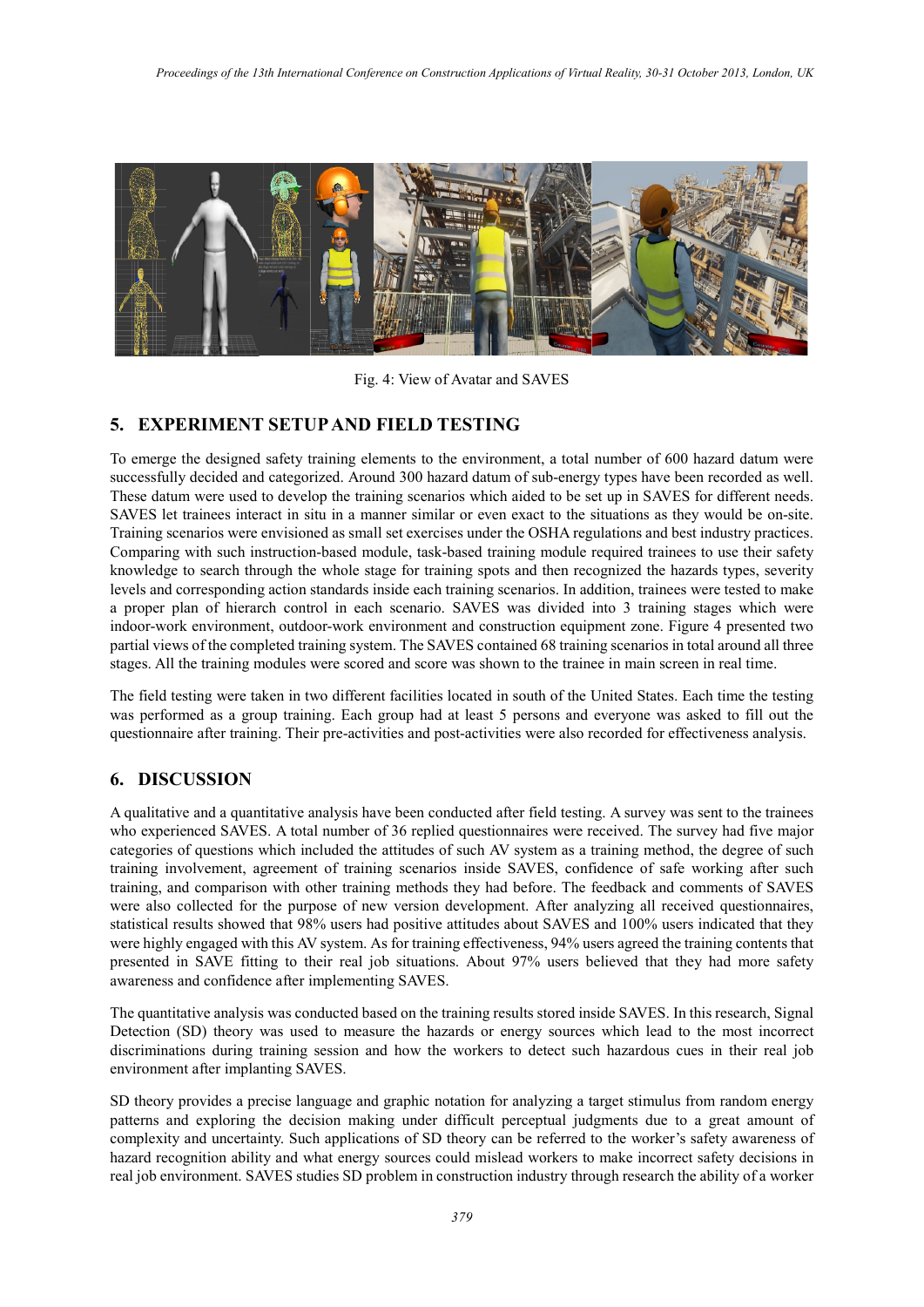to identify a potential injury or hazard in such complex environments. As shown in Equations 1 and 2,  $SD<sub>t</sub>$  was measured the proportion of stimuli that were incorrectly discriminated. The goal was to minimize such proportion and maximize the correct identification and rejection (see Table 3 for details).  $SD<sub>11</sub>$  was the measurement to measure the accuracy under the situation of all signals were presented when the value  $SD<sub>t</sub>$  was too high.

$$
SD_{t} = (b + c)/(a + b + c + d)
$$
 (Eq.1)  

$$
SD_{t1} = a/(a + c)
$$
 (Eq.2)

Table 3: Signal Detection Matrix (SDM)

|                        | Signal Present                | Signal Absent         |  |  |
|------------------------|-------------------------------|-----------------------|--|--|
| Signal<br>Detected     | Correct<br>identification (a) | False Alarm (b)       |  |  |
| Signal NOT<br>Detected | Miss(c)                       | Correct rejection (d) |  |  |

As summarized in Table 4 and 5, the average accuracy of overall training was 84% and the average hazard responding time was 1.5 minutes. However, among 36 users in total, they often made incorrect discriminations with mechanical hazard (level2), chemical hazard (leve2), electrical energy (level1), sound energy (level1) and gravity energy (level1). This suggested the research participating companies should pay more particular attentions to train their employees in such weak points in their next training cycle.

Table 4: Summary of accuracy when all signals presented  $(SD_{t1})$ 

|     | Bio   | Che   | Elec  | Gra   | Mech  | Mot   | Pres  | Rad   | Sod   | Temp  |
|-----|-------|-------|-------|-------|-------|-------|-------|-------|-------|-------|
| Lv1 | 0.019 | 0.019 | 0.019 | 0.077 | 0.135 | 0.038 | 0.038 | N/A   | 0.019 | 0.019 |
| Lv2 | N/A   | 0.038 | 0.019 | 0.058 | 0.019 | 0.135 | 0.019 | N/A   | N/A   | 0.019 |
| Lv3 | 0.019 | 0.019 | 0.019 | 0.115 | 0.019 | 0.019 | 0.019 | 0.038 | 0.019 | 0.019 |

|     | Bio   | Che   | Elec  | Gra   | Mech  | Mot   | Pres  | Rad | Sod   | Temp  |
|-----|-------|-------|-------|-------|-------|-------|-------|-----|-------|-------|
| Lv1 | 0.026 | 0.013 | 0.128 | 0.077 | 0.051 | 0.013 | N/A   | N/A | 0.077 | 0.013 |
| Lv2 | 0.013 | 0.064 | 0.013 | 0.026 | 0.115 | 0.051 | 0.013 | N/A | 0.051 | 0.026 |
| Lv3 | 0.026 | 0.038 | 0.038 | 0.026 | 0.013 | 0.051 | 0.026 | N/A | 0.013 | N/A   |

Table 5: Summary of incorrect signal detection  $(SD_t)$ 

Also, workers seemed like very sensitive to the energy sources of gravity, mechanical and motion. They could make most correct discriminations when such signals were presented and many of them did not make the false alarm for such instances. That might indicate that those workers could be highly aware of falls, slippery, inadequate housekeeping, equipment contact, cave-in and struck-by in their real job environment.

As illustrated before, the post-training activities were recorded and the follow-up observation (see Figure 5) showed that the pre-SAVES and post-SAVES using real hazardous scenarios revealed significant improvements (p < 0.05) in the proportion of hazards recognized. Crew 1, 2 and 3 demonstrated an increase in hazard recognition of 41%, 34% and 44, respectively. All those outcomes and results indicate that SAVES could be very efficient in training workers' ability of hazard recognition and it has a huge potential of usage in construction as a novel method to motivate workers and companies having different safety experience.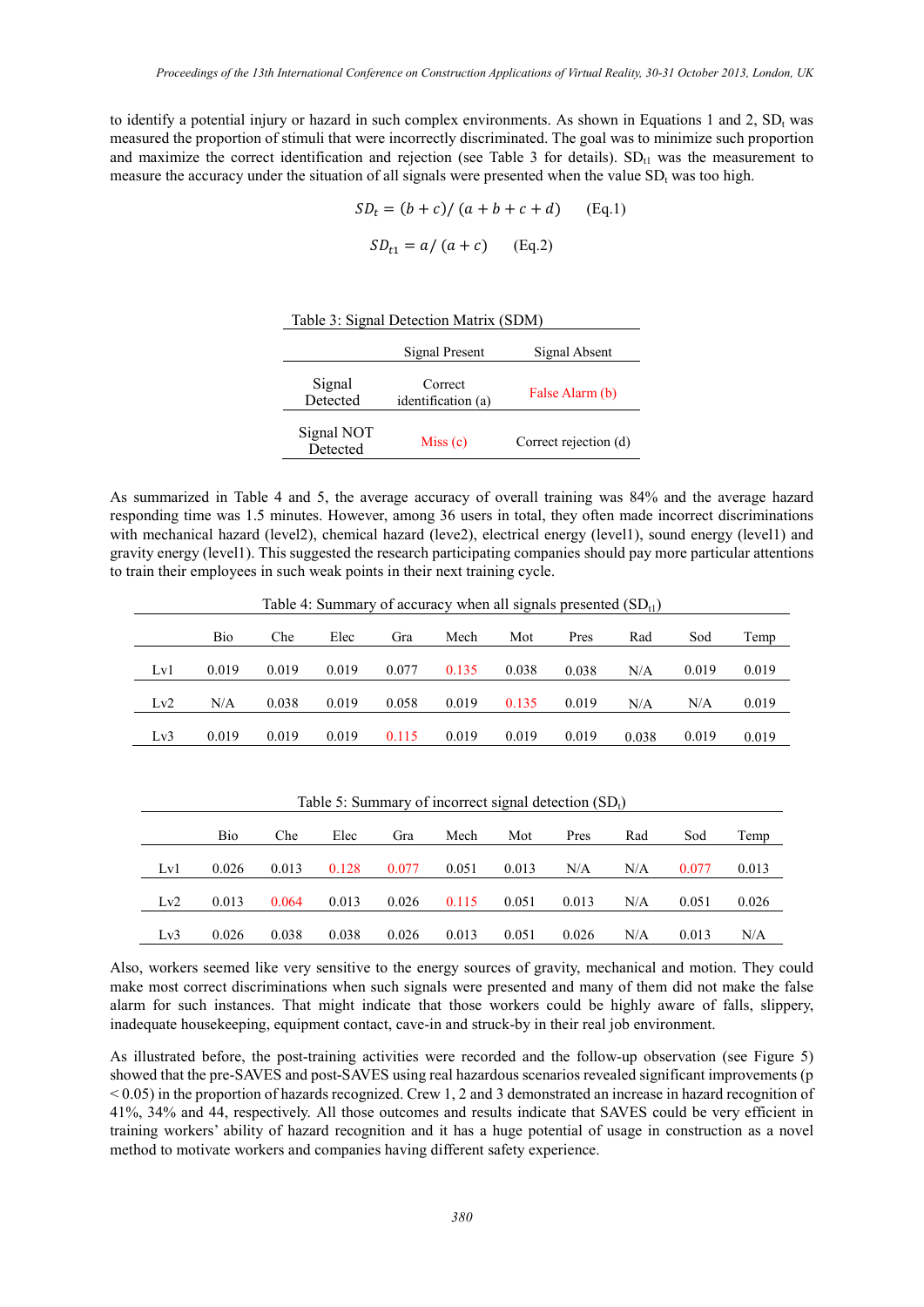

Fig. 5: Post –SAVES intervention results

# **7. CONCLUSIONS**

This research has designed and developed SAVES to study the potential of such AV system as an effective to train and improve workers' hazard recognition skills. Furthermore, out of existing training methods, such practical exercises can provide the most transferable safety knowledge back to the workers. Such "learning by doing" style creates a clean mapping between site hazards and their recognition. The correlation allows practitioners to exercise recognition of site hazards more rapidly and in turn avoid fatalities and injuries through improvement of situational awareness.

SAVES provides a quick bidirectional communication platform to both management and workers. The company can use such results and feedbacks from SAVES to modify their initial training focus in order to improve the missed safety parts. Besides the advantage of short modeling time, SAVES is also expandable and upgradeable alone with construction schedule and real progress so as to provide the best training effort.

The research analysis shows that SAVES is able to provide efficient training effort. Post-SAVES activity observation indicates that all three participating groups can significantly recognize hazardous cues on site and make right actions according to different severity levels. The average of hazard recognition rate can increase up to 40% comparing with pre-SAVES activities. The qualitative questionnaires also show that workers can quickly accept SAVES with little problem and they are confident that safety knowledge are enhanced by interacting with SAVES. Workers can easily recognize the energy sources of gravity, mechanical and motion during the training. Such results imply those workers may have much less risk when their jobs relate to the hazards of falls, slippery, housekeeping, equipment contact, cave-in and struck-by. The top 5 hazards with severity levels which having high ratio of incorrect discriminations are identified as well. SAVES makes safety practical learning more active and engaging since it allows for safe simulation of real-life events in a digital environment that might otherwise be too dangerous or expensive. Construction workers, supervisors, owner representatives, contractors and society will benefit from such advantages.

The limitation of this work could be the lack of across comparison with other hazard recognition training methods. The undergoing research starts to address this limitation and the future work will focus on developing the weighting index and deciding the complexity coefficient for better training accuracy measurement. Also, future work may study the best way to maximize the benefits of SAVES and studying trainees' hazard discrimination tolerance.

## **8. ACKNOWLEDGEMENT**

This research was funded by Construction Industry Institute. The authors want to thank Dr. Matthew Hallowell to help us in the post-activity research and other persons involved in the research. Finally, special thanks to Chevron Company for their kindness help.

## **9. REFERENCES**

Carter, G., and Smith S.D. (2006). 'Safety hazard identification on construction projects', *Journal of Construction Engineering and Management*, Vol. 132, No.2, 197-205.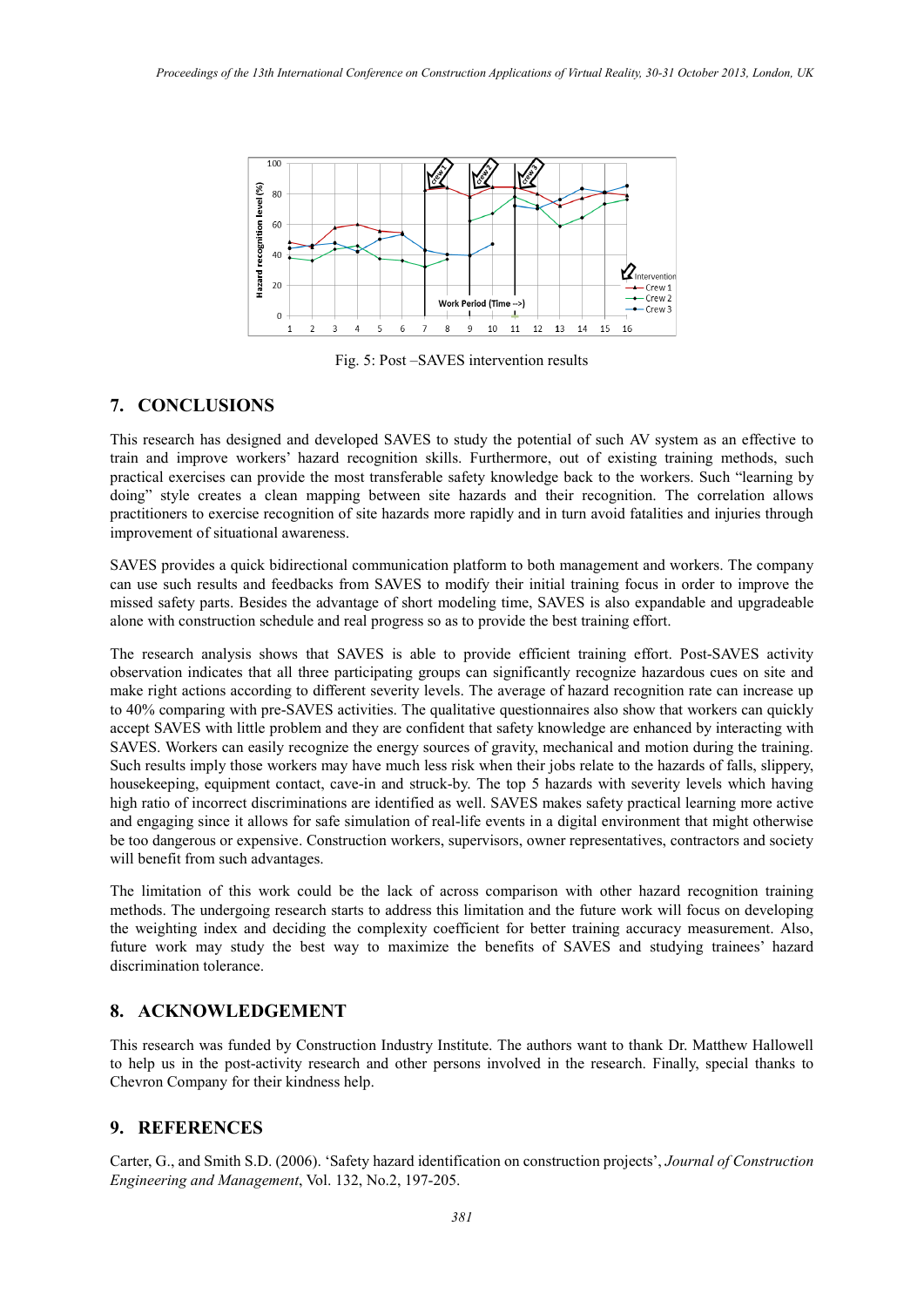Centers for Disease Control and Prevention (2012) *Construction* , viewed 15 March 2012 http://www.cdc.gov/niosh/construction/

Dong, X. S., Fujimoto, A., Ringen, K., Stafford, E., Platner, J. W., Gittleman, J. L., Wang, X. (2011). 'Injury underreporting among small establishments in the construction industry', *Am. J. Ind. Med*., Vol. 54, 339-349.

Endsley, M. R., Bolté, B., Jones, D. G. (2011). 'Designing for situation awareness : An approach to user-centered design', CRC Press, Taylor & Francis, London.

Hsiao, H., and Simeonov, P. (2001). 'Preventing falls from roofs: A critical review'. *Ergonomics*, Vol 44, No.5, 537-561.

Knowles, M. S., Holton III, E. F., Swanson, R. A. (2012). The adult learner the definitive classic in adult education and human resource development, Routledge, New York.

Ku, K and Mahabaleshwarkar,S, P. (2011). 'Building interactive modeling for construction education in virtual worlds', *ITCon 2010*, Vol.16, 189-208.

Latham, G. P. (2007). Work motivation : history, theory, research, and practice, Sage Publications, Thousand Oaks, Calif.

Locke, E. A., Shaw, K. N., Saari, L. M., Latham, G. P. (1981). 'Goal setting and task performance: 1969–1980'. *Psychol. Bull.*, Vol. 90, No.1, 125.

Lucas, J., McMahan, R., Engle, R., Bowman, D., Thabet, W., Scafrik, S, and Karmis, M. (2008). 'Improving health and safety through conveyor system training in a virtual environment', International Future Mining Conference, 9-11 June, 2008. Sydney, Australia.

Mine Safety and Health Administration (MSHA). (1998). A new focus in MSHA, viewed 23 March 2012,http://www. msha.gov/TRAINING/EPDFS/EPDFS.pdf

National Institute for Occupational Safety and Health (NIOSH). (2002). Recommendations to the U.S. Department of labor for changes to hazardous orders, viewed 18 March 2012, http://www.cdc.gov/niosh/docs/ nioshrecsdolhaz/pdfs/dol-recomm.pdf

Occupational Safety and Health Administration (OSHA). (2012). *OSHA Trade News Release*, viewed 13 March 2012, http://www.osha.gov/pls/oshaweb/owadisp.show\_document?p\_table=NEWS\_RELEASES&p\_id=21636

Renn, R. W., and Fedor, D. B. (2001). 'Development and field test of a feedback seeking, self-efficacy, and goal setting model of work performance'. *Journal of Management*, Vol. 27, No.5, 563-583.

Rivara, F., & Thompson, D. (2000). 'Prevention of falls in the construction Industry: Evidence for Program Effectiveness', *American Journal of Preventive Medicine*, Vol.18, No.4, 23-26.

Rozenfeld, O., Sacks, R., Rosenfeld, Y., Baum, H. (2010). 'Construction job safety analysis'. *Saf. Sci.*, Vol. 48, No. 4, 491-498.

Scruggs T.E., Mastropieri M.A., Berkeley S.L., Marshak L. (2010). 'Mnemonic strategies: evidence-based practice and practice-based evidence'. *Intervention Sch.Clin.Intervention in School and Clinic*, Vol. 46, No.2, 79-86.

Wang, Y., Goodrum, P. M., Haas, C., Glover, R., Vazari, S. (2010). 'Analysis of the benefits and costs of construction craft training in the united states based on expert perceptions and industry data'. *Constr. Manage. Econ.*, Vol. 28, No.12, 1269-1285.

Zeltzer, D., and Pioch, N.J. (1996). 'Validation, verification of virtual environment training systems', *IEEE 1996 Virtual Reality Annual International Symposium,* Dayton, Ohio, 123–130.